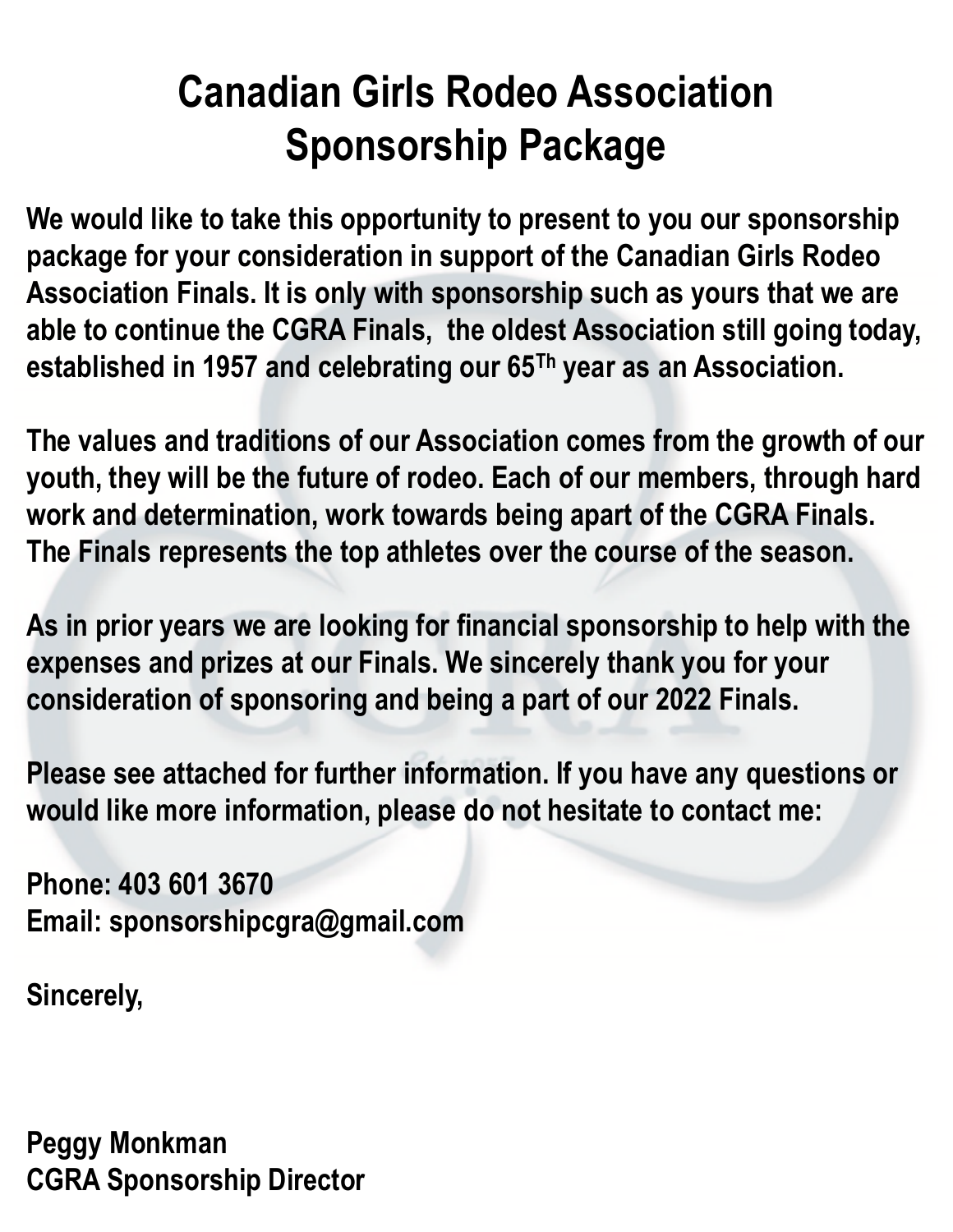# **CANADIAN GIRLS RODEO ASSOCIATION FINALS SPONSORSHIP CATEGORIES & BENEFITS**

### **Platinum Plus**

- **Saddle sponsor (company/logo on saddle)**
- **Company name in the program (1 page ad and featured on our website)**
- **Name featured at the finals**
- **Company banner displayed or flag carried at all performances (if provided)**
- **2 weekend passes**

#### **Platinum**

- **2 champion buckles or ½ saddle**
- **Company name in the program (1/2 page ad and featured on our website)**
- **Name featured at the finals**
- **Company banner displayed or flag carried at all performances (if provided)**
- **2 weekend passes**

### **Gold**

- **1 champion buckle**
- **Company name in the program (1/4 page ad and featured on our website)**
- **Name featured at the finals**
- **Company banner displayed or flag carried at all performances (if provided)**
- **2 weekend passes**

### **Silver**

- <sup>1</sup>/<sub>2</sub> champion buckle
- **Company name in the program (business card ad)**
- **Name featured at the finals**
- **2 weekend passes**

#### **Bronze**

- **Name featured at the finals**
- **Company name in the program (business card ad)**